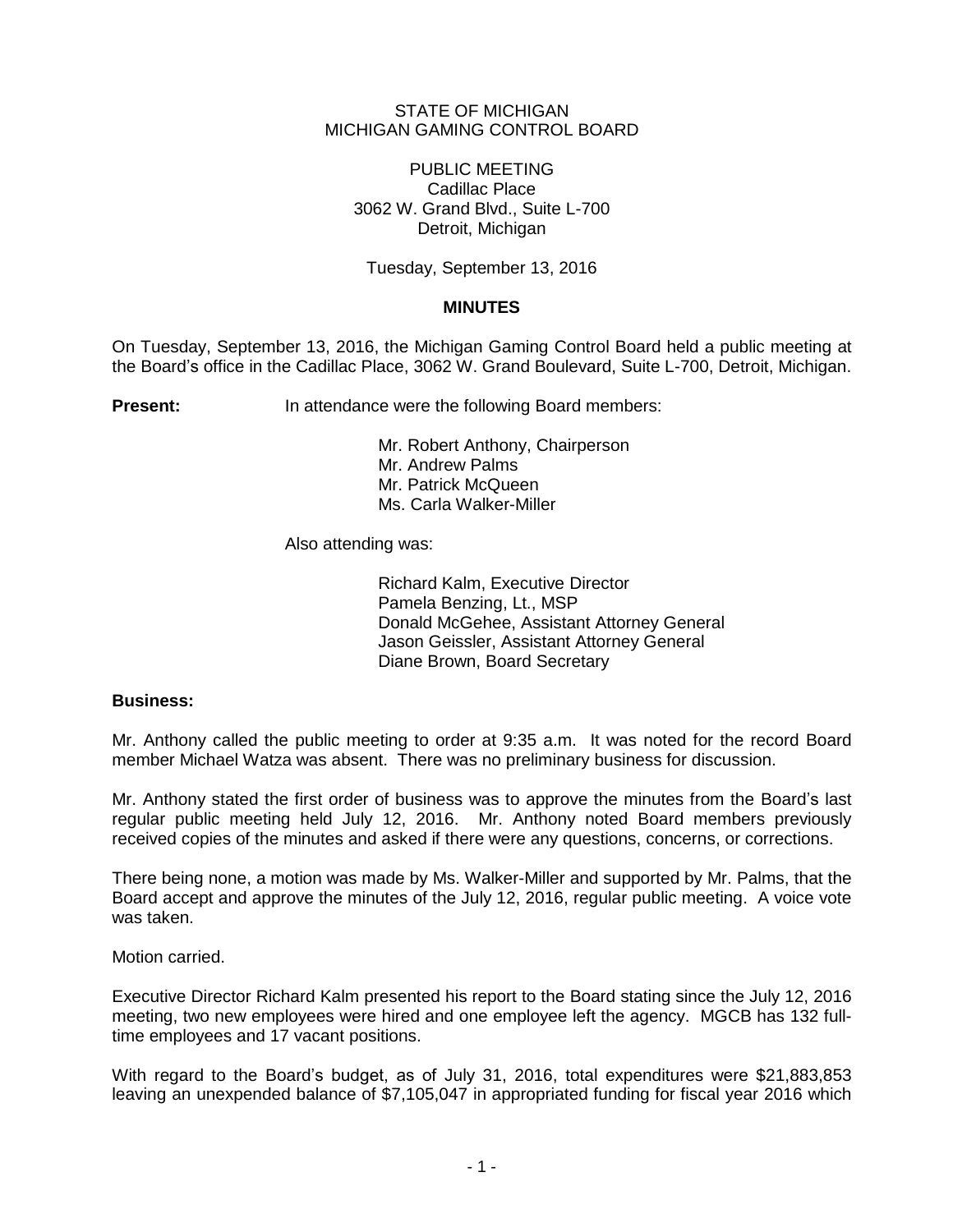includes funds for anticipated expenditures to the Attorney General's Office and the Michigan State Police.

For casino operations, Mr. Kalm reported aggregate revenue for the three Detroit casinos for the month of July was up 3.2 percent when compared to the same month last year. Revenue was up 9.1 percent when compared to June 2016. For year-to-date July 31, 2016, the aggregate revenue for the Detroit casinos was up 0.5 percent compared to the same period last year.

For the month ending July 31, 2016, MGM's revenue was up 3.0 percent, MotorCity was up 4.7 percent and Greektown was up 1.5 percent when compared to the same month last year.

For the month ending July 31, 2016, gaming taxes for the three Detroit casinos were \$9.6 million compared to \$9.3 million for the same period last year.

For the month ending July 31, 2016, the three Detroit casinos reported submitting \$14.1 million in wagering taxes and development agreement payments to the City of Detroit.

Mr. Kalm reported aggregate revenue for the three Detroit casinos for the month of August was up 7.9 percent when compared to the same month last year. Revenue was down 2.2 percent when compared to July 2016.

For the month ending August 31, 2016, MGM's revenue was up 17.9 percent, MotorCity was up 2.0 percent, and Greektown was down 0.3 percent when compared to the same month last year.

For the month ending August 31, 2016, gaming taxes for the three Detroit casinos were \$9.4 million compared to \$8.7 million for the same period last year.

For the month ending August 31, 2016, the three Detroit casinos reported submitting \$13.8 million in wagering taxes and development agreement payments to the City of Detroit.

With regard to supplier licensing and vendor registration, Mr. Kalm advised the Board as of August 31, 2016, 698 active vendor exemptions were registered. As of August 31, 2016, 307 casino supplier companies were granted exemption from supplier licensing requirements.

Mr. Kalm reported a total of 16 active temporary nongaming-related and five active temporary gaming-related supplier licenses in effect. There are 104 supplier licenses in effect.

Regarding occupational licensing, Mr. Kalm advised the Board as of August 31, 2016, the Board's Employee Licensing section issued a total of 2,136 occupational licenses to MGM employees; 1,721 occupational licenses to MotorCity employees; and 1,478 occupational licenses to Greektown employees. In addition, through the month of August 2016, 1,658 employees of various licensed casino suppliers have been granted occupational licenses. There are currently 39 temporary occupational licenses.

Mr. Kalm advised the Board since the July meeting, the required background investigations for 151 pending Level 1 and 2 occupational licenses have been completed. Mr. Kalm previously approved 398 renewal requests and 74 Level 3 requests on behalf of the Board.

Mr. Kalm reported Michigan State Police (MSP) Board-related activity, noting that the confidential report submitted to the Board members contained significant activity items involving MSP.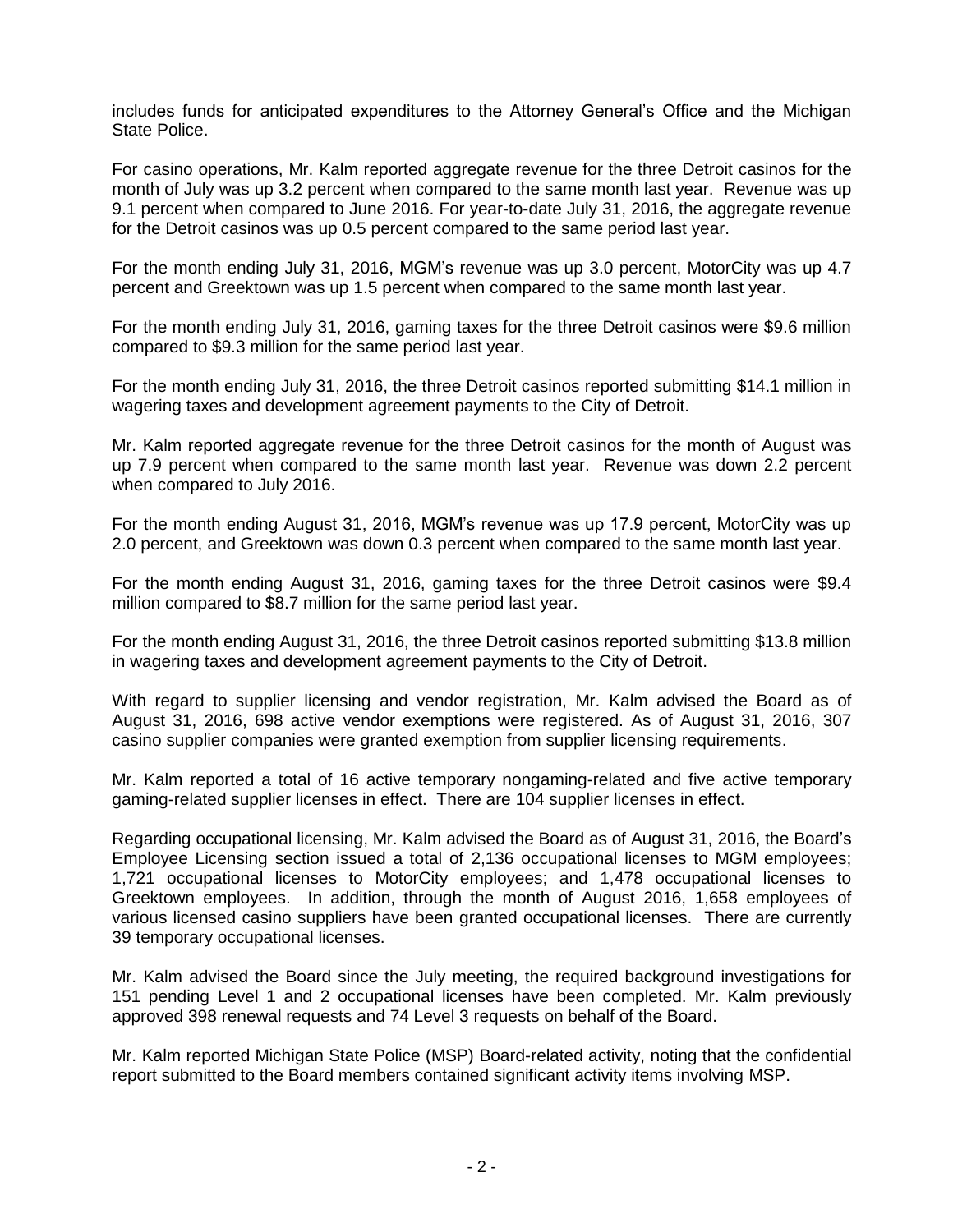Next, the Board considered for approval, the recommendation of the Executive Director and the Casino Audit & Enforcement Division's staff regarding the 151 Level 1 and 2 occupational license applications.

There being no questions from Board members, it was moved by Ms. Walker-Miller and supported by Mr. Palms that the Board enter an Order accepting and adopting the recommendations of the Executive Director and the Casino Audit & Enforcement Division for the pending Level 1 and 2 occupational license applications. A voice vote was taken.

## Motion carried.

The next agenda item was consideration of the pending supplier license applications of dPOP, Inc. and Micro Wise, Inc.

There were no questions from Board members. A motion was made by Mr. Palms and supported by Ms. Walker-Miller that the Board enter the Orders finding and concluding the applicants are eligible and suitable for licensure and, accordingly, grant the requests. A voice vote was taken.

#### Motion carried.

Next agenda item was consideration of the pending supplier license renewal requests of 1<sup>st</sup> Choice Distributors, LLC; Aristocrat Technologies, Inc.; Diversified Construction Specialists, Inc.; E.GADS, LLC; Guideline Mechanical, Inc.; Happ Controls, Inc.; JMC Electrical Contractor, LLC d/b/a JMC Technology Group; KBD, Inc.; Lavdas Enterprises, Inc. d/b/a Lavdas Limousines, Inc.; Mastercraft FC LLC; Premier Services Group LLC; Royal Magnate, Inc.; Sachse Construction and Development Company, L.L.C. d/b/a Sachse Construction; and Tom Maceri and Son, Inc.

There being no questions from Board members, Mr. McQueen put forth a motion which was supported by Mr. Palms that the Board enter Orders finding the above-listed suppliers and their qualifiers eligible and suitable for license renewal and, accordingly, grant the requests for a oneyear period. A voice vote was taken.

Motion carried.

The next item on the agenda was the request for approval of the eligibility and suitability of new Key persons of supplier IGT, Blu Acquario Prima S.p.A. and Investendo Due S.r.L.

There were no questions from Board members. Ms. Walker-Miller motioned for approval which was supported by Mr. Palms. A voice vote was taken.

Motion carried.

The next agenda item was the requests for proposed transfers of interest pending Board approval for Gemellaro Systems Integration, Inc., and IGT. There was no discussion or questions regarding the requests therefore a motion was made by Mr. Palms and supported by Mr. McQueen to approve the requests. A voice vote was taken.

#### Motion carried.

Next on the agenda was consideration of the request for supplier license application withdrawal of US Foods, Inc.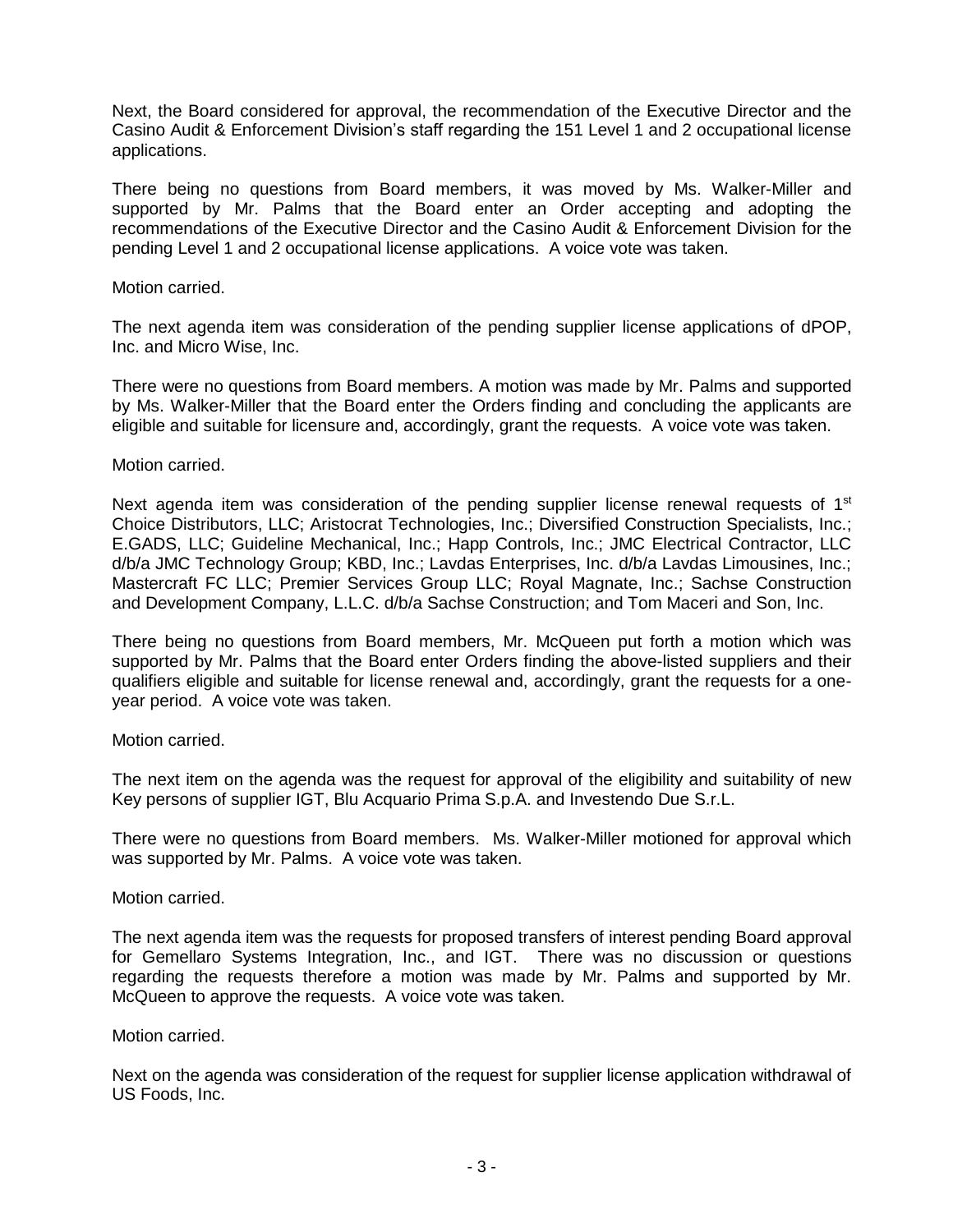There were no questions from Board members. Mr. McQueen put forth a motion to approve the request which was supported by Mr. Palms. A voice vote was taken.

Motion carried.

The next two items on the agenda were the Acknowledgements of Violations for supplier licensees Bally Technologies, Inc., and IGT. Both supplier's violations involved unapproved software being sent to the casinos. Assistant Attorney General Jason Geissler summarized the facts for the Board. There were no representatives present for either supplier.

Motions were made and a voice vote was taken.

Motions carried.

Next on the agenda were the three commercial casino license renewals. All three were presented separately. There were no issues, comments, or questions from the Board.

Mr. McQueen put forth a motion for MGM Grand, LLC's renewal which was supported by Mr. Palms. A voice vote was taken.

Motion carried.

Mr. Palms made the motion for Detroit Entertainment LLC's (MotorCity) renewal which was supported by Mr. McQueen. A voice vote was taken.

Motion carried.

Ms. Walker-Miller put forth the motion for Greektown Casino, LLC's renewal which was supported by Mr. McQueen. A voice vote was taken.

Motion carried.

Next Detroit Entertainment, LLC President and CEO Bruce Dall addressed the Board and made a presentation regarding a proposed refinance of their entity. Mr. Dall is requesting the Board consider allowing a special meeting to consider MCC's request.

The last agenda item was the schedule of public meetings through the end of 2017. It was decided the Board will meet November 1, 2016; January 10, 2017; March 7, 2017; May 9, 2017; July 11, 2017; September 12, 2017; and November 14, 2017.

Next Mr. Mc.Queen made a motion to go into closed session which was supported by Mr. Palms. A roll call vote was taken.

Motion carried.

Mr. Anthony announced the next public meeting would be held on Tuesday, November 1, 2016 at 9:30 a.m.

After closed session the public meeting resumed for the purpose of approving the minutes from the last closed session. Ms. Walker-Miller made a motion to approve the minutes from the July 12, 2016 closed session which was supported by Mr. Palms. A voice vote was taken.